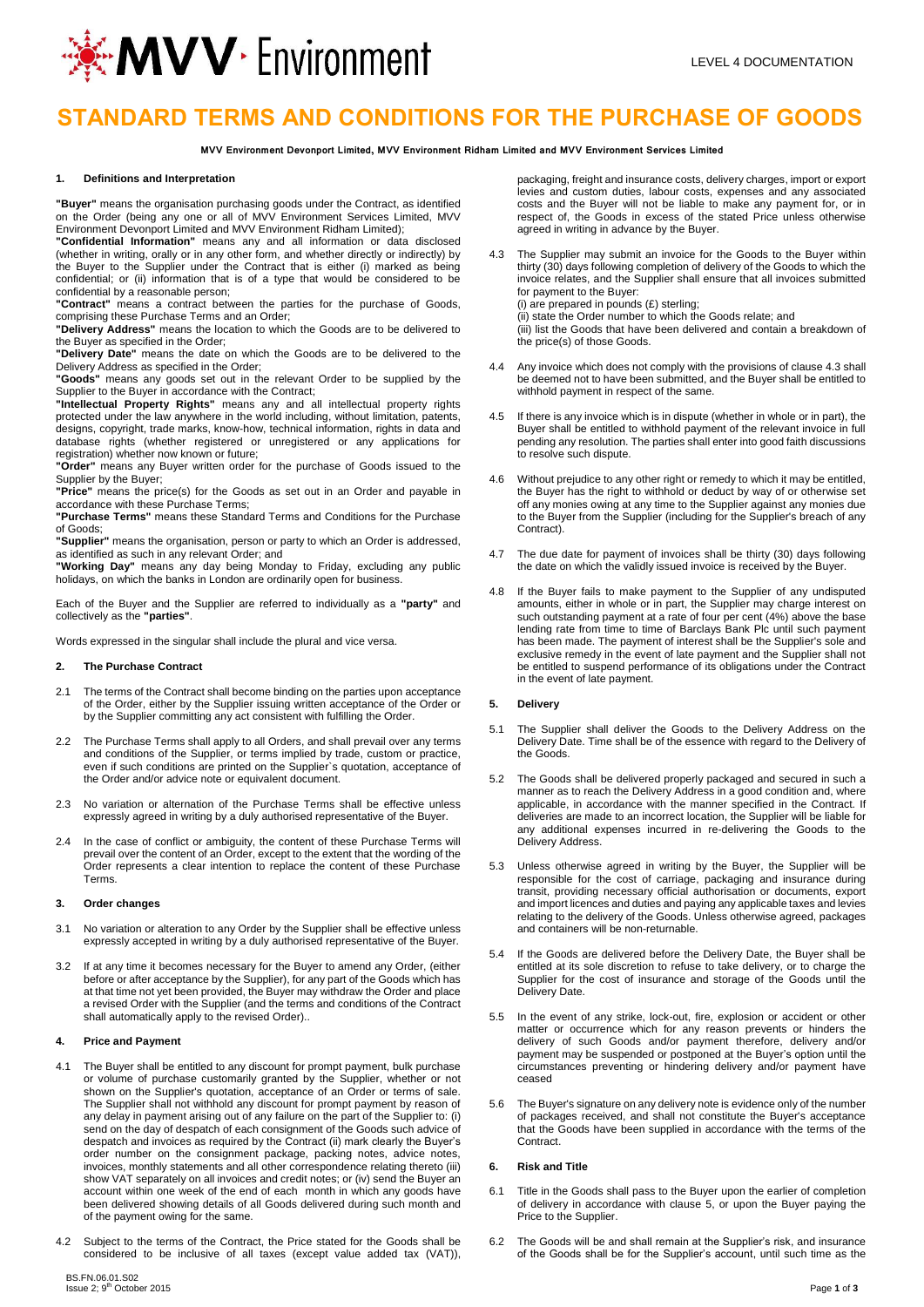

# **STANDARD TERMS AND CONDITIONS FOR THE PURCHASE OF GOODS**

Goods are both delivered to and accepted by the Buyer at the Delivery Address and are found to be in accordance with the requirements of the Contract, including clauses 5 and 7 of these Purchase Terms, whereupon risk in the Goods and the insurance responsibility shall pass to the Buyer.

#### **7. Inspection of Goods, Damaged Goods and Acceptance**

- 7.1 The Buyer will carry out such inspection and testing as is necessary to ensure the Goods comply with the Contract without undue delay. The Buyer shall notify the Supplier within ten (10) Working Days following the date of completion of delivery of the Goods where damaged or defective Goods are delivered to the Buyer
- 7.2 The Buyer may at its sole option reject any damaged or defective Goods and require that the Supplier shall collect those Goods from the Buyer at the Supplier's expense, and:

(i) during the period between delivery of the Goods to the Buyer and collection by the Supplier, the Buyer shall not be liable for any loss or further damage caused to the damaged or defective Goods;

(ii) all sums payable by the Buyer in relation to the damaged or defective Goods shall cease to become payable;

(iii) all sums paid by the Buyer in relation to the damaged or defective Goods shall be repaid by the Supplier immediately; and

(iv) the Buyer shall be entitled to claim damages from the Supplier for any loss, damage, penalties, charges, costs and expenses (including legal expenses) and any other liabilities incurred by the Buyer as a result of or in connection with the Goods being damaged or defective.

7.3 Where there are shortages in the volume of Goods delivered to the Buyer in relation to an Order, the Buyer shall notify the Supplier within ten (10) Working Days from the Delivery Date and the following provisions shall apply:

(i) all sums payable by the Buyer in relation to the missing Goods shall cease to become payable;

(ii) all sums paid by the Buyer in relation to the missing Goods shall be repaid by the Supplier immediately; and

(iii) the Buyer shall be entitled to claim damages from the Supplier for any loss, damage, penalties, charges, costs and expenses (including legal expenses) and any other liabilities incurred by the Buyer as a result of or in connection the shortage of Goods supplied by the Supplier.

- 7.4 Where damaged or defective Goods are delivered to the Buyer, or where there are shortages in the volume of Goods delivered to the Buyer in relation to an Order, at the Buyer's sole discretion, the Buyer may require that the Supplier shall immediately replace damaged or defective Goods, or supply the Goods which are missing, at the Supplier's expense or the Buyer shall be entitled to cancel, without notice, the whole or part of the Contract to which the missing or damaged or defective Goods relate.
- 7.5 If an excess in the volume of Goods are delivered to the Buyer in relation to an Order, the Buyer may at its sole discretion: (i) accept the excess Goods by notifying the Supplier of such acceptance within ten (10) Working Days from the Delivery Date (and the Price of the excess Goods shall be payable by the Buyer in such event); or

(ii) reject the excess Goods by notifying the Supplier within ten (10) Working Days from the Delivery Date whereupon the Supplier shall collect the excess Goods from the Buyer at the Supplier's expense. In such event no sum shall be due to the Supplier for the excess Goods and in the event that sums are paid to the Supplier for excess Goods, the Supplier shall repay such sums to the Buyer immediately;

### **8. Supplier Warranties**

- 8.1 The Supplier warrants and represents that it shall fully comply with all applicable laws relating to taxation, exchange controls, custom matters, anti-corruption, anti-bribery, anti-trust, anti-money laundering, trade sanctions and criminal matters in connection with the Contract, and that it has in place and shall maintain adequate procedures designed to prevent any act of bribery (as defined in the Bribery Act 2010) being committed by it, its employees, workers, contractors, agents, advisors and any other service provider.
- 8.2 The Supplier warrants and represents that it has full capacity and authority to enter into the Contract and that it has all necessary licences, consents and permits required of it to supply the Goods.
- 8.3 The Supplier warrants and represents that:

(i) the Goods shall correspond in all respects as to quality, quantity and description with the particulars stated in the Contract ( as amended from time to time); and/or

(ii) the Goods are of satisfactory quality (within the meaning of the Sale of Goods Act 1979) and shall be fit for any such purpose held out by the Supplier or as shall be made known by the Buyer, expressly or by implication, to the Supplier;

(iii) the Goods are free from defects in design, materials and workmanship; (iv) it shall comply with all applicable statutory and regulatory requirements relating to the manufacture, labelling, packaging, storage, handling and delivery of the Goods; and

(v) the Goods (including any labelling and packaging) do not in any way infringe or violate any third party Intellectual Property Rights, nor any contractual, employment or property rights, or other rights of any third parties.

- 8.4 The Supplier shall obtain the benefit of all manufacturers' warranties relating to the Goods and shall do all such acts as are necessary to transfer the benefit of such manufacturers' warranties to the Buyer upon completion of delivery.
- The Supplier warrants that all Goods shall comply with the terms of the Contract as at the Delivery Date. If within twelve (12) months after delivery, (or such other period as may be agreed in respect of any Order), any defect in the Goods is discovered or arises under proper use of the Goods, the Buyer shall give notice of the defect in writing to the Supplier and the Supplier shall repair or replace the Goods as to remedy the defect without cost to the Buyer as soon as possible. In default thereof the Buyer shall have the right to procure the same Goods to be repaired or replaced and the Supplier shall pay to the Buyer such sums as may reasonably be incurred by the Buyer to remedy the defect. The foregoing provisions of this clause shall not prejudice any further or other rights of the Buyer arising from or in consequence of any defects in the Goods.

## **9. Compliance with law**

The Supplier shall (and shall procure that its representatives, employees, officers, sub-contractors and agents shall) at all times in connection with the Contract:

(i) comply with all applicable national and international laws; (ii) comply with the ten principles of the United Nations Global Compact (UNGC) as published on www.unglobalcompact.org.

## 9.2 The Supplier warrants that:

(i) it shall at all times in connection with the Contract have in place, monitor, implement and enforce an effective compliance management system to ensure (amongst other things) that all reasonable steps are taken to prevent corruption (including corruption relating to benefits in kind, gifts and invitations):

(ii) it is (and shall procure that its representatives, employees, officers, sub-contractors and agents shall be) familiar with the requirements of all laws which are applicable to the Contract;

(iii) it has implemented, and will at all times maintain and monitor, effective measures to prevent non-compliant activities in connection with the Contract:

(iv) it has audited, and will continue to regularly do so in the future, its supply chains with regard to their compliance with all applicable laws (including the laws referred to in clause 8.1).

- The Supplier shall upon request provide to the Buyer such information on its compliance management system as may reasonably be requested by the Buyer, and shall immediately report to the Buyer any breach or noncompliance with any applicable laws and/or the provisions of this clause 9.
- The Supplier shall, if requested to do so by the Buyer, check all relevant information in its possession and confirm to the Buyer (to the best of its knowledge having taken all reasonable care to check) whether there exists any employment or service relationship between either party and employees of the other party (and/or family members or persons living in one household with such employees) in their respective business divisions that deal with the provision of the Goods and/or invoicing deliveries and services. For the purpose of this clause the term "employment" shall include employment or engagement of any sort including employment or engagement as employee, freelancer, consultant or contractor.

## **10. Liability and Insurance**

- 10.1 The Supplier shall indemnify, keep indemnified and hold harmless the Buyer against any and all losses, damages, penalties, charges, costs and expenses (including legal expenses) and any other liabilities awarded against or incurred by the Buyer as a result of or in connection with:
	- (i) any breach by the Supplier of any of its obligations under the Contract; and/or

(ii) any third party claims brought against the Buyer arising out of the acts or omissions of the Supplier.

- 10.2 The Supplier will provide all reasonable assistance required by the Buyer or the Buyer's insurers for the purpose of contesting or dealing with any action claim or matter arising out of the Contract or the Supplier's performance of the Contract.
- 10.3 If any claim, proceeding or demand is made or brought or threatened against the Buyer in relation to which this indemnity operates the Supplier shall be notified thereof and, if so required by the Buyer, the Supplier shall take over the conduct of any litigation or settlement negotiations resulting therefrom and shall supply such information as to the state of such litigation or negotiations as the Buyer may require from time to time